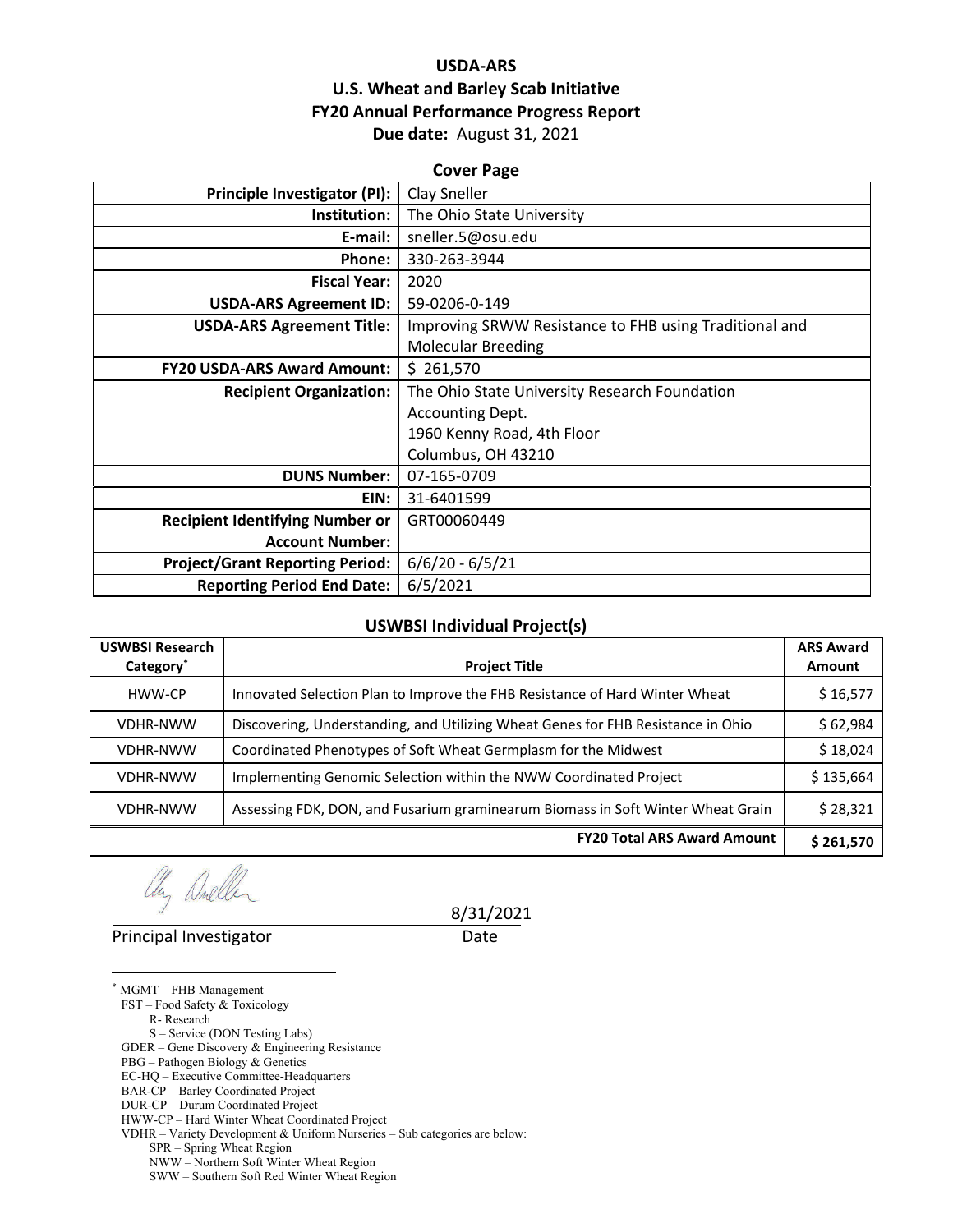**Project 1:** *Innovated Selection Plan to Improve the FHB Resistance of Hard Winter Wheat*

#### **1. What are the major goals and objectives of the research project?**

We hypothesize that screening HRW from NE and SD in Ohio can results in greater disease pressure and better FHB scoring than what can be obtained in the Great Plains. We also hypothesize that a GS model trained with Ohio FHB data on HRW can predict the FHB reaction of other HRW from NEW and SD.

**2. What was accomplished under these goals or objectives?** *(For each major goal/objective, address these three items below.)*

#### **a) What were the major activities?**

The major activity in Ohio was rating the FHB resistance of 400 HRW (200 each from NE and SD) in Ohio and planting an additional 430 lines in the fall of 2020.

#### **b) What were the significant results?**

Good disease pressure was obtained in 2020 with the susceptible check having an FHB index of 61.8. The Blups of the FHB Index value of the HRW lines ranged from ‐ 0.1 to 81.7 range of FHB (Fig 1.)



**Figure 1.** Distribution of FHB index value of 400 HRW lines assessed for FHB in Wooster Ohio. The value for the resustant check (Tru), moderate resistant check (Free) and susceptible check (Pio) are shown.

#### **c) List key outcomes or other achievements.**

A substantial number of the HRW lines showed moderate resistance to FHB with 21% having a lower index than Truman and 53% have a lower index than Freedom.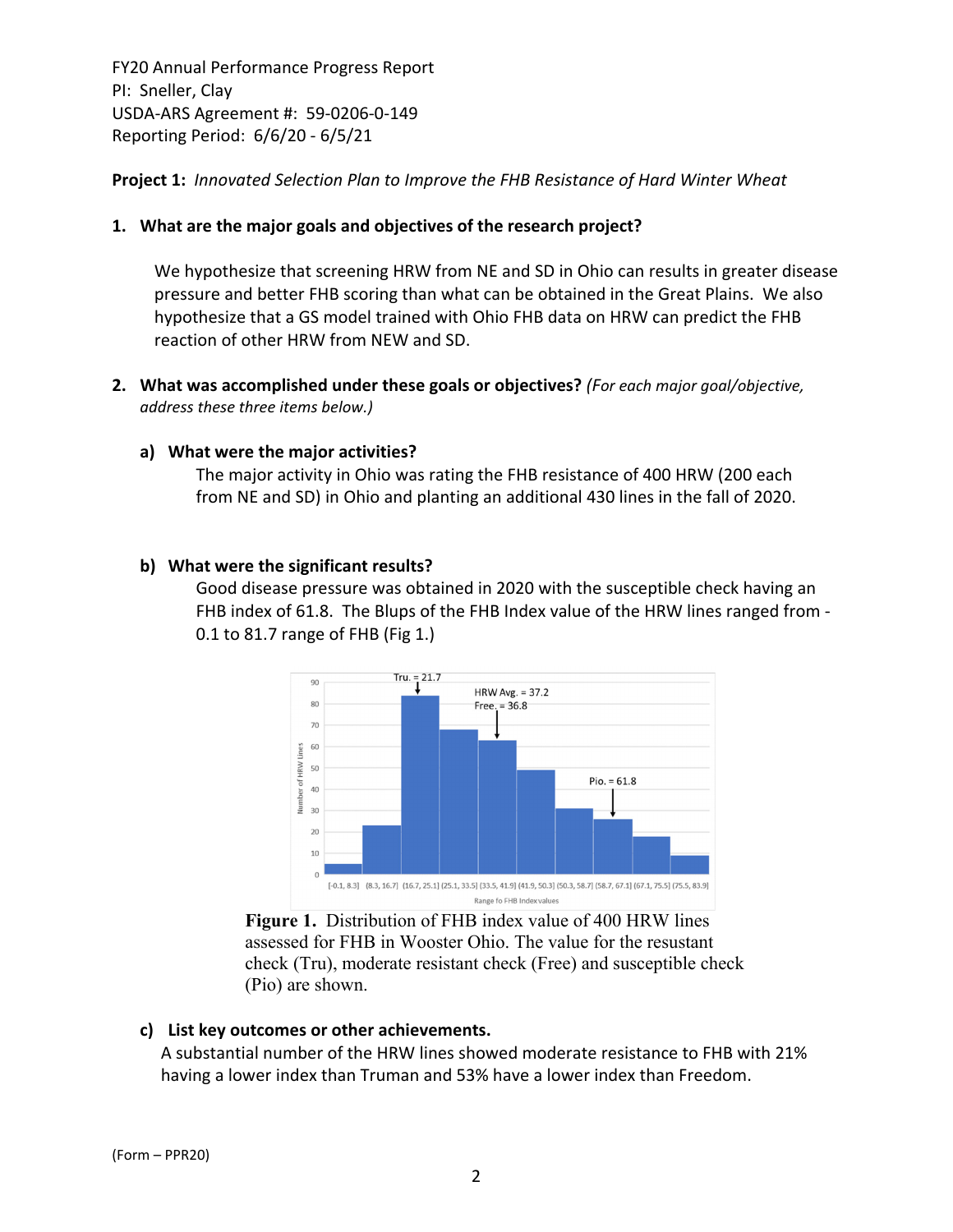**3. Was this research impacted by the COVID‐19 pandemic (i.e. university shutdowns and/or restrictions, reduced or lack of support personnel, etc.)? If yes, please explain how this research was impacted or is continuing to be impacted.**

No

**4. What opportunities for training and professional development has the project provided?**

OSU trained 3 PhD students

**5. How have the results been disseminated to communities of interest?**

Data was sent to NE and SD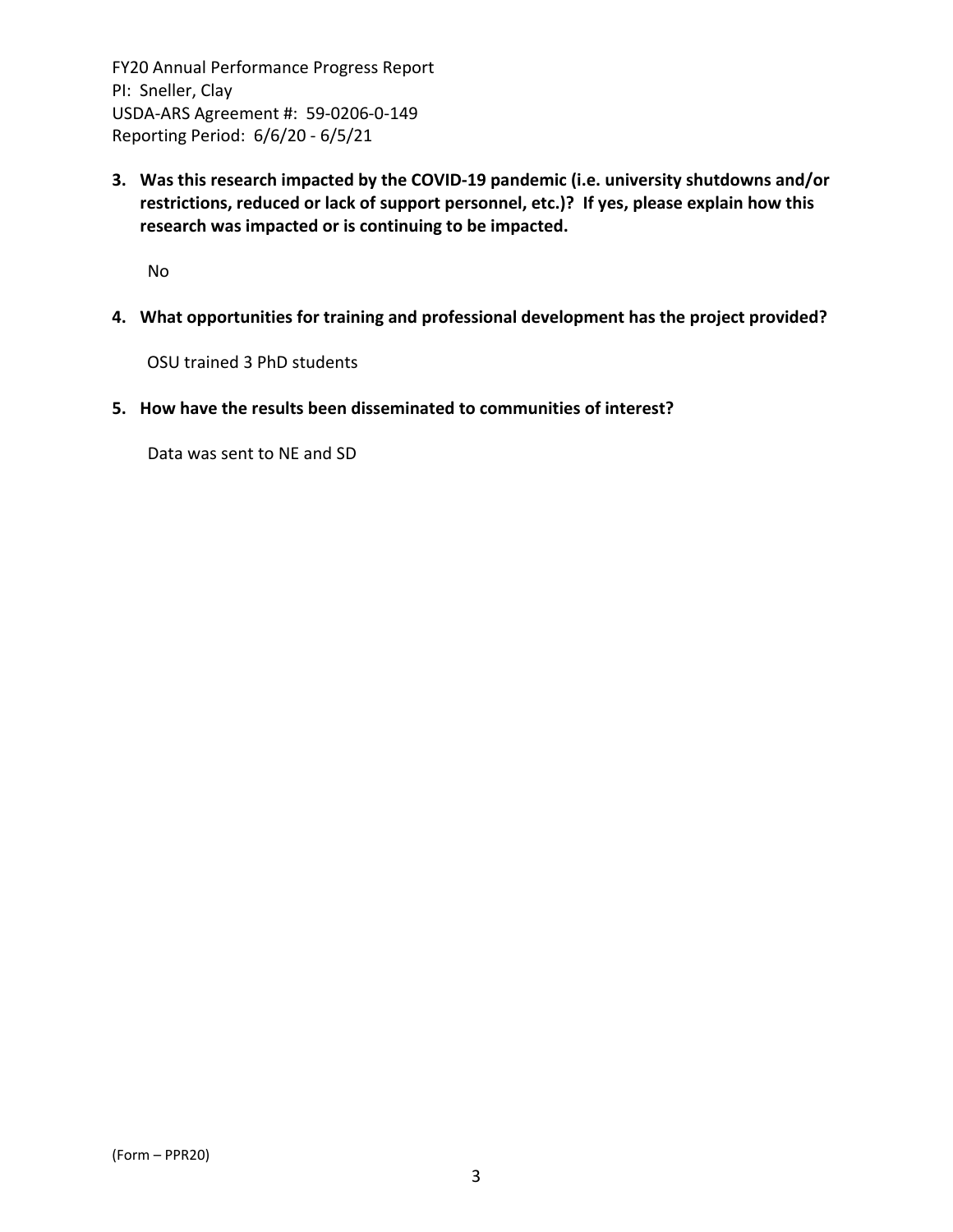**Project 2:** *Discovering, Understanding, and Utilizing Wheat Genes for FHB Resistance in Ohio*

#### **1. What are the major goals and objectives of the research project?**

The major goal is to combine high yield and strong FHB resistance into new cultivars adapted to Ohio and the Midwest.

**2. What was accomplished under these goals or objectives?** *(For each major goal/objective, address these three items below.)*

#### **a) What were the major activities?**

The major activities were 1) screening >1,000 OSU breeding lines for resistance to FHB, 2) making > 100 crosses to combine high yield with strong FHB resistance, 3) advancing similar crosses through the breeding pipeline, and 4) using MAS and GS to introgress Fhb1 and select for good FHB resistance

#### **b) What were the significant results?**

The 2019‐2020 FHB nursery was very successful with excellent disease pressure and precision (for FHB anyways). Several lines with a desired combination of yield and FHB resistance were identified. In addition, we noted a high incidence of strong MR in the OSU germplasm.

#### **c) List key outcomes or other achievements.**

Two lines (OH15‐191‐52, OH15‐131‐31) were identified in the 2019‐2020 season with > yield than the checks and with FHB resistance similar to Truman (Table 1). As in most recent years, ~80% of OSU lines have an FHB Index that is < that of the moderate resistant check Freedom. A highlight this year is that a 35‐55% of OSU lines had an FHB Index less than that of Truman which has very strong moderate resistance (Figure 1).

| <b>NAME</b>        |          |         |    |                | YLD HD HGT TW FHBN |
|--------------------|----------|---------|----|----------------|--------------------|
| OH15-191-52        | 84.9 144 |         |    | $37 \mid 55.5$ | 22.6               |
| OH15-131-31        | 81.5 143 |         |    | 36 53.7        | 19.7               |
| OH15-42-1          | 80.7 144 |         |    | 36 51.8        | 32.6               |
| OH09-207-68        | 79.8 141 |         | 41 | 55.7           | 21.1               |
| <b>KOKOSING</b>    |          | 77 140  |    | 39 54.2        | 34.8               |
| SYN <sub>483</sub> | 75.6 141 |         |    | 36 54.2        | 47.5               |
| <b>TRUMAN</b>      |          | $147$ . |    | $\mathbf{r}$   | 14.9               |
| <b>FREEDOM</b>     |          | $146$ . |    |                | 35.1               |
| PIONEER2545        |          | $145$ . |    |                | 69.7               |

## **Table 1.** Results of three years of testing of OH breeding lines.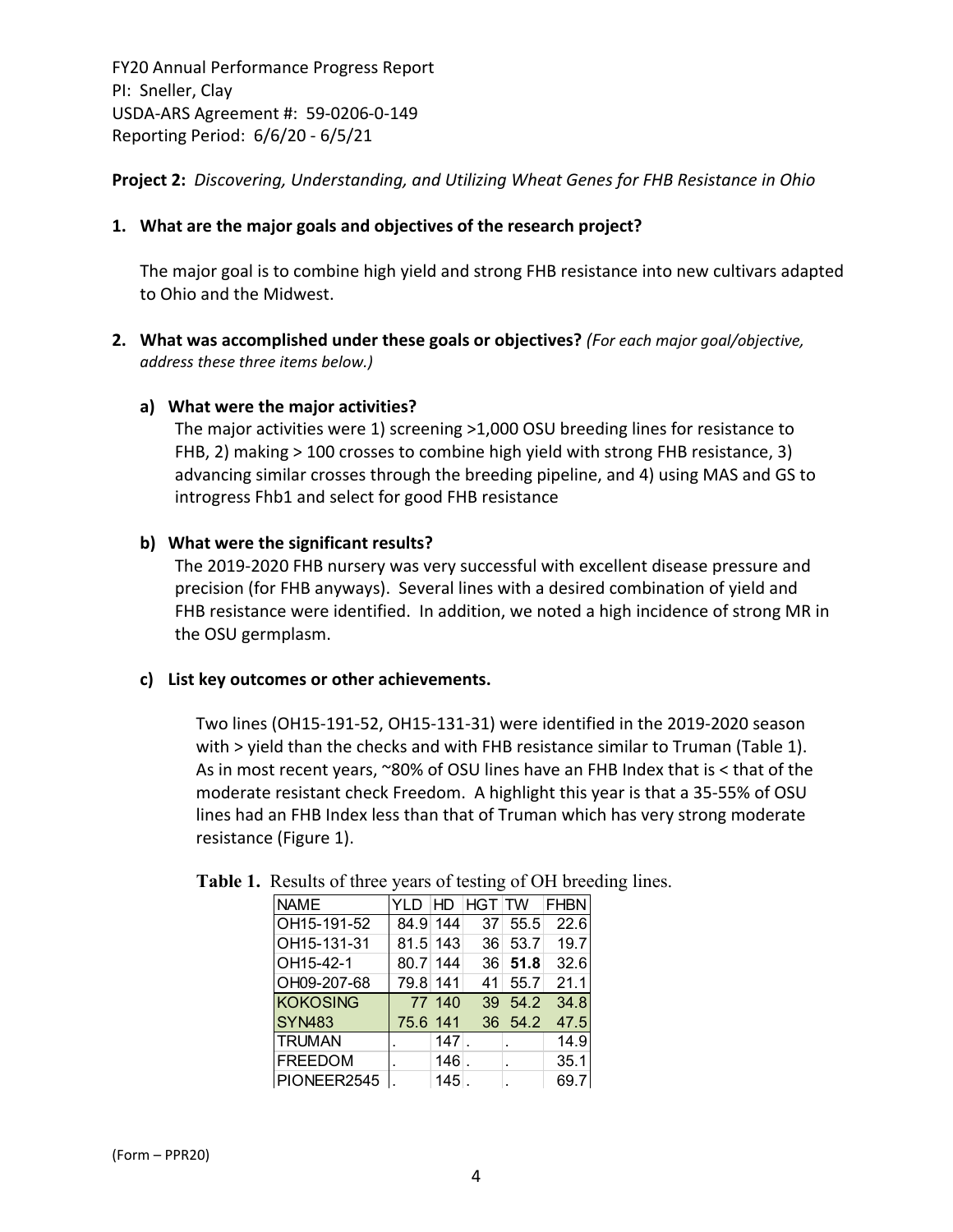

**Figure 1.** Percentage of OSU breeding lines at different stages of testing (Year 1, Year 2, Year 3) with resistance comparable to the "resistant" (TRU), moderate resistant (FREE), and susceptible (SUS) checks.

**3. Was this research impacted by the COVID‐19 pandemic (i.e. university shutdowns and/or restrictions, reduced or lack of support personnel, etc.)? If yes, please explain how this research was impacted or is continuing to be impacted.**

No

**4. What opportunities for training and professional development has the project provided?**

OSU trained 3 PhD students

**5. How have the results been disseminated to communities of interest?**

Results from the current breeding trials have not been disseminated. Data from the past trials contributed to one publication. The results from the 2020 screening of the Official Variety Trial has been published by OSU extension and is available on‐line.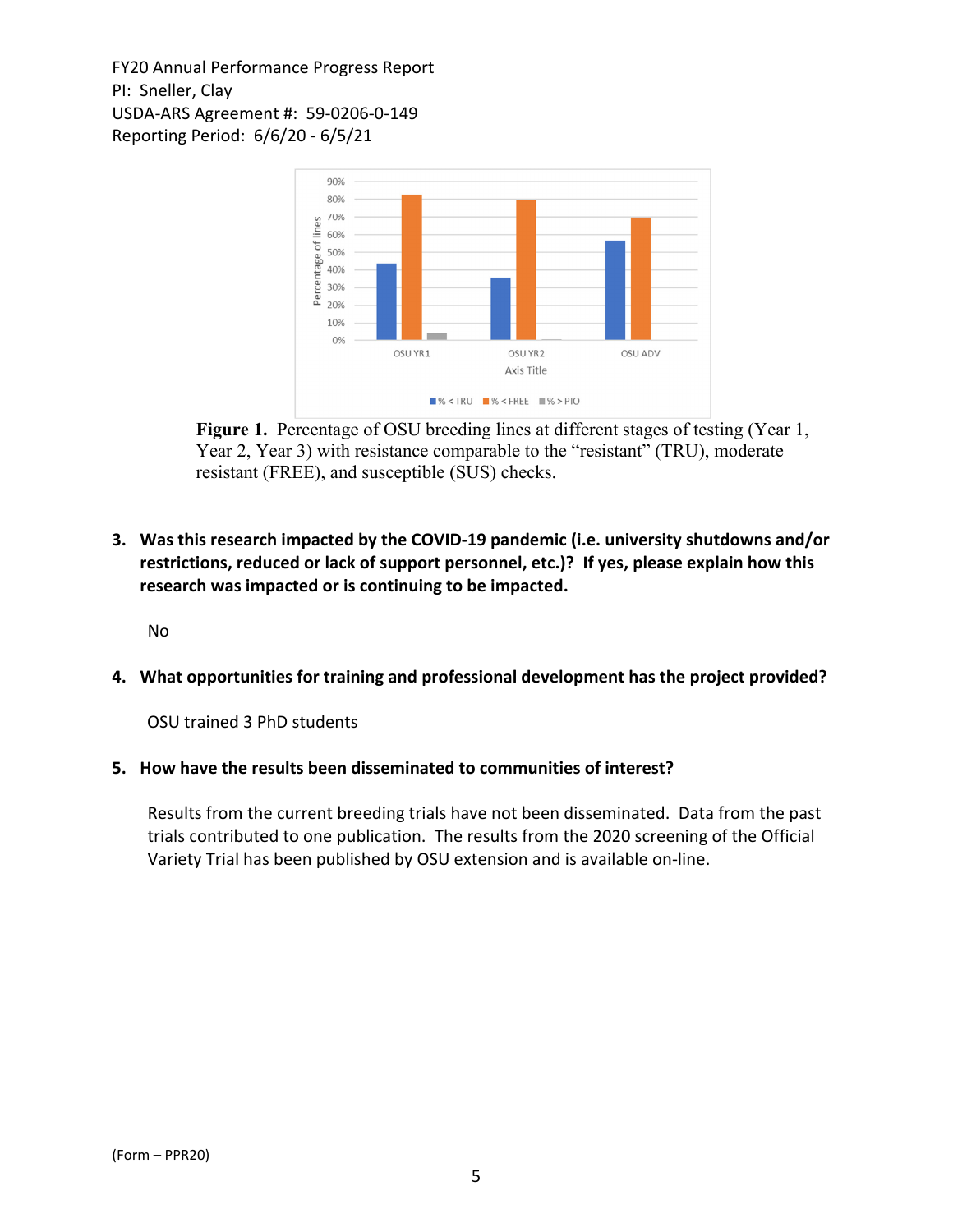**Project 3:** *Coordinated Phenotypes of Soft Wheat Germplasm for the Midwest*

#### **1. What are the major goals and objectives of the research project?**

This project aims to assess the FHB resistance of advanced breeding lines from 8 public breeding programs (IL,IN, MI, KY, OH, NY, VA, NE) and two private companies (KWS, Limagrain) in a uniform trial. The project also assesses the FHB resistance of all entries in the official variety trials (OVT) from IL, MI, KY. OH, and NY.

**2. What was accomplished under these goals or objectives?** *(For each major goal/objective, address these three items below.)*

#### **a) What were the major activities?**

The cooperative trials had 87 entries that were evaluated at a total of 9 environments. The data was summarized, and a preliminary report was submitted to each participant. The breeders in MI, NY, OH, KY, and IL evaluated the FHB resistance of lines in their OVT. Entries in the UE, 5STAdv, 5STPre, Mason‐Dixon trials were also assessed for FHB resistance by various collaborators.

#### **b) What were the significant results?**

High levels of FHB resistance were noted in the two 2019‐2020 USWBSI uniform trial with 99% of the lines having an Index value that was equal to or lower than that of Freedom and 39% had an index value that was not statistically different than that of Truman.

#### **c) List key outcomes or other achievements.**

A key outcome was obtaining FHB ratings on the OVT in five states as this information is vital for growers to select wheat lines with high yield and FHB strong resistance. In addition, the screening of advanced breeding lines suggest that breeders are making good progress at improving FHB resistance in elite gene pools.

## **3. Was this research impacted by the COVID‐19 pandemic (i.e. university shutdowns and/or restrictions, reduced or lack of support personnel, etc.)? If yes, please explain how this research was impacted or is continuing to be impacted.**

No

## **4. What opportunities for training and professional development has the project provided?**

OSU trained 3 PhD students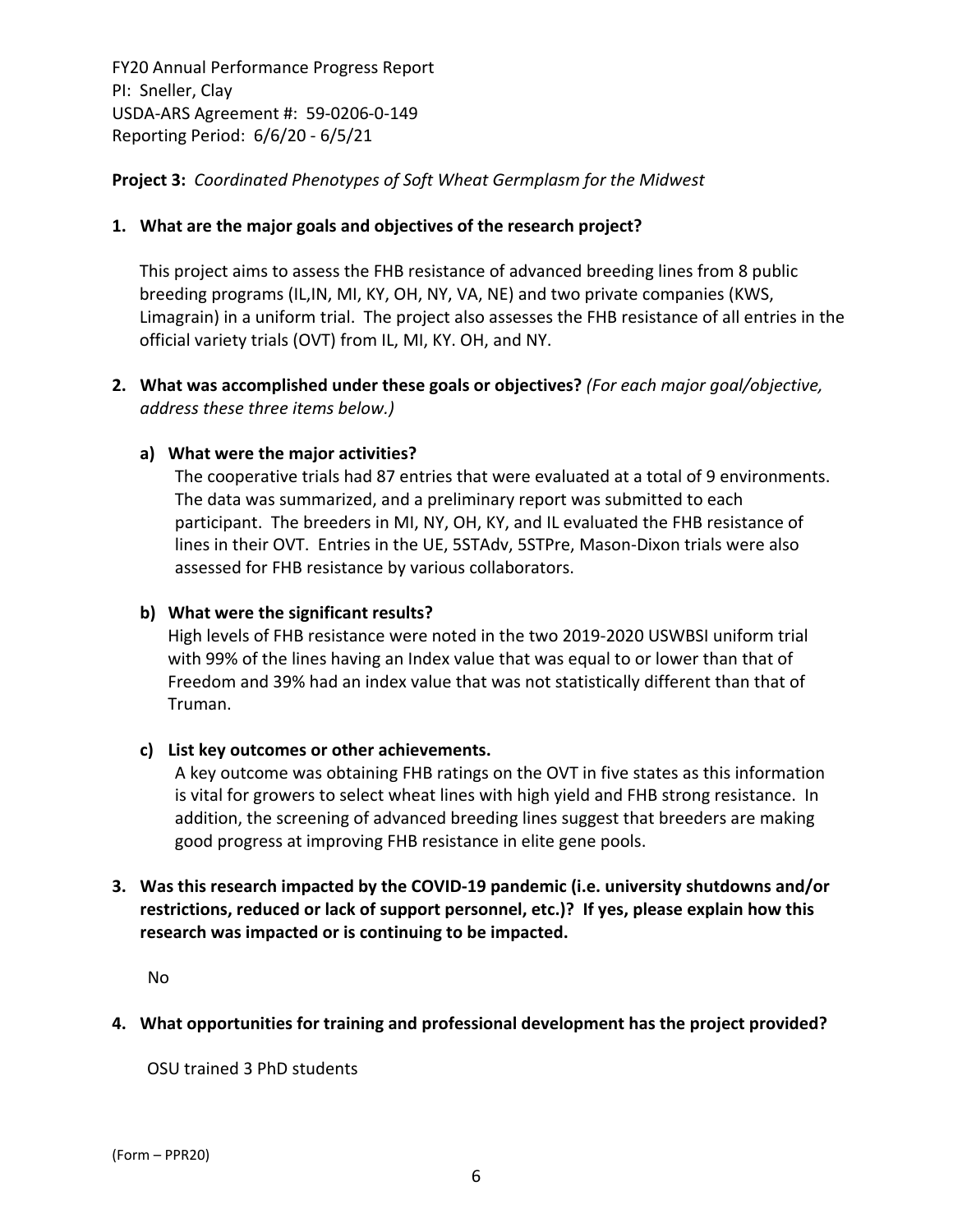#### **5. How have the results been disseminated to communities of interest?**

The results of the 2019‐2020 USWBSI uniform trials has been sent to all cooperators and posted on the USWBSI website. Results from the 2019‐2020 OVT have been disseminated to growers via extension websites, grower meetings, hardcopies, and ScabSmart.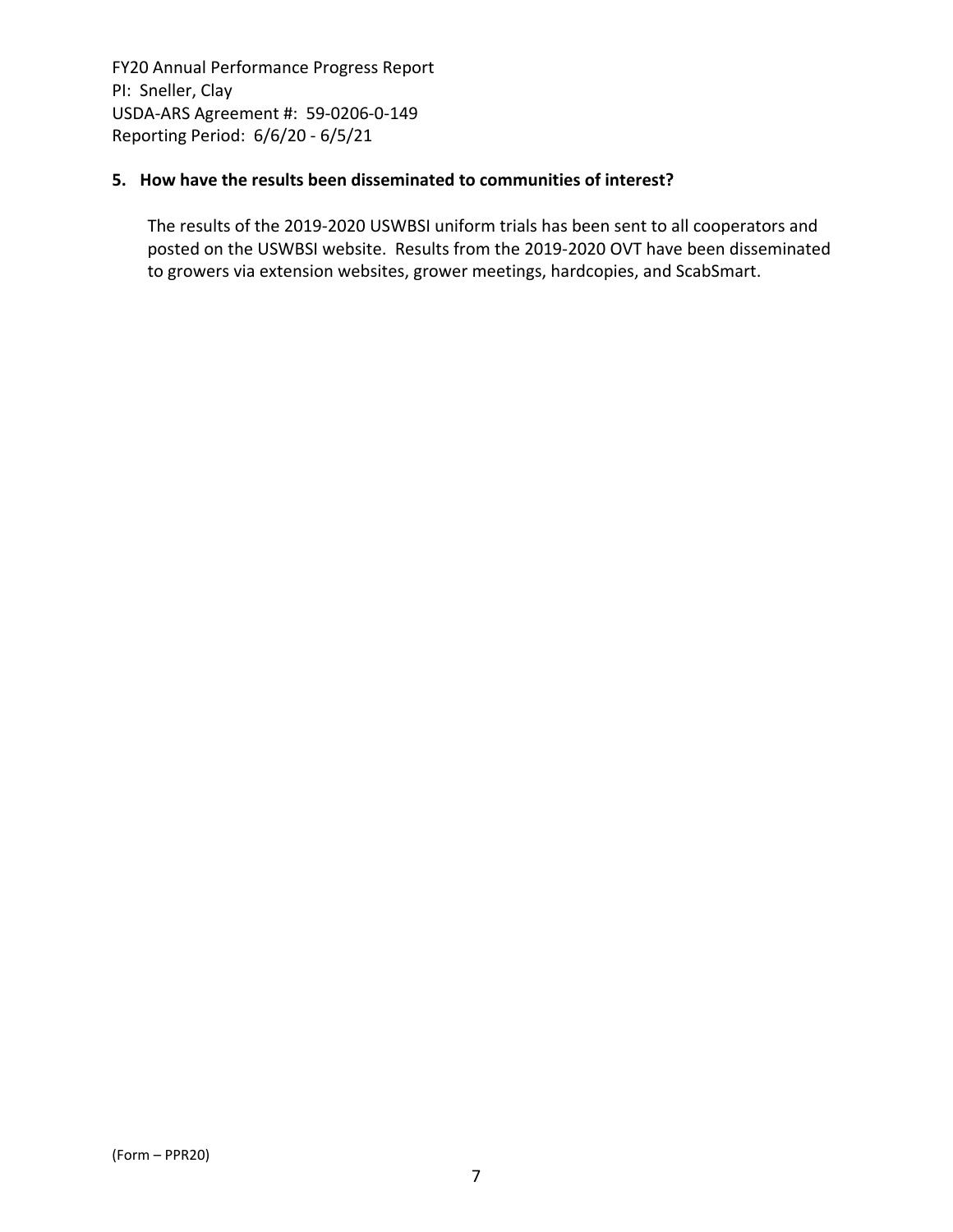**Project 4:** *Implementing Genomic Selection within the NWW Coordinated Project*

#### **1. What are the major goals and objectives of the research project?**

The major goal is to establish genomic selection in the NWW‐CP using a common platform.

**2. What was accomplished under these goals or objectives?** *(For each major goal/objective, address these three items below.)*

#### **a) What were the major activities?**

The major activities were 1) enter phenotypic data from past yield and FHB trials into T3, 2) coordinate the genotyping of >4,500 lines with a common genotyping platform, 3) call SNPs on >18,000 lines, 4) generate predicted values on all lines including all lines in the 2020‐2021 field trials.

#### **b) What were the significant results?**

The genotypic data and phenotypic data were used to predict trait values for all lines. The pooling of samples for genotyping allowed the group to receive very low cost genotyping.

#### **c) List key outcomes or other achievements.**

We generated predicted values for yield, test weight and FHB resistance for >18,000 lines. These values were made available to all breeders.

**3. Was this research impacted by the COVID‐19 pandemic (i.e. university shutdowns and/or restrictions, reduced or lack of support personnel, etc.)? If yes, please explain how this research was impacted or is continuing to be impacted.**

No

#### **4. What opportunities for training and professional development has the project provided?**

OSU is training 3 PhD students

#### **5. How have the results been disseminated to communities of interest?**

All predicted values were distributed to all breeders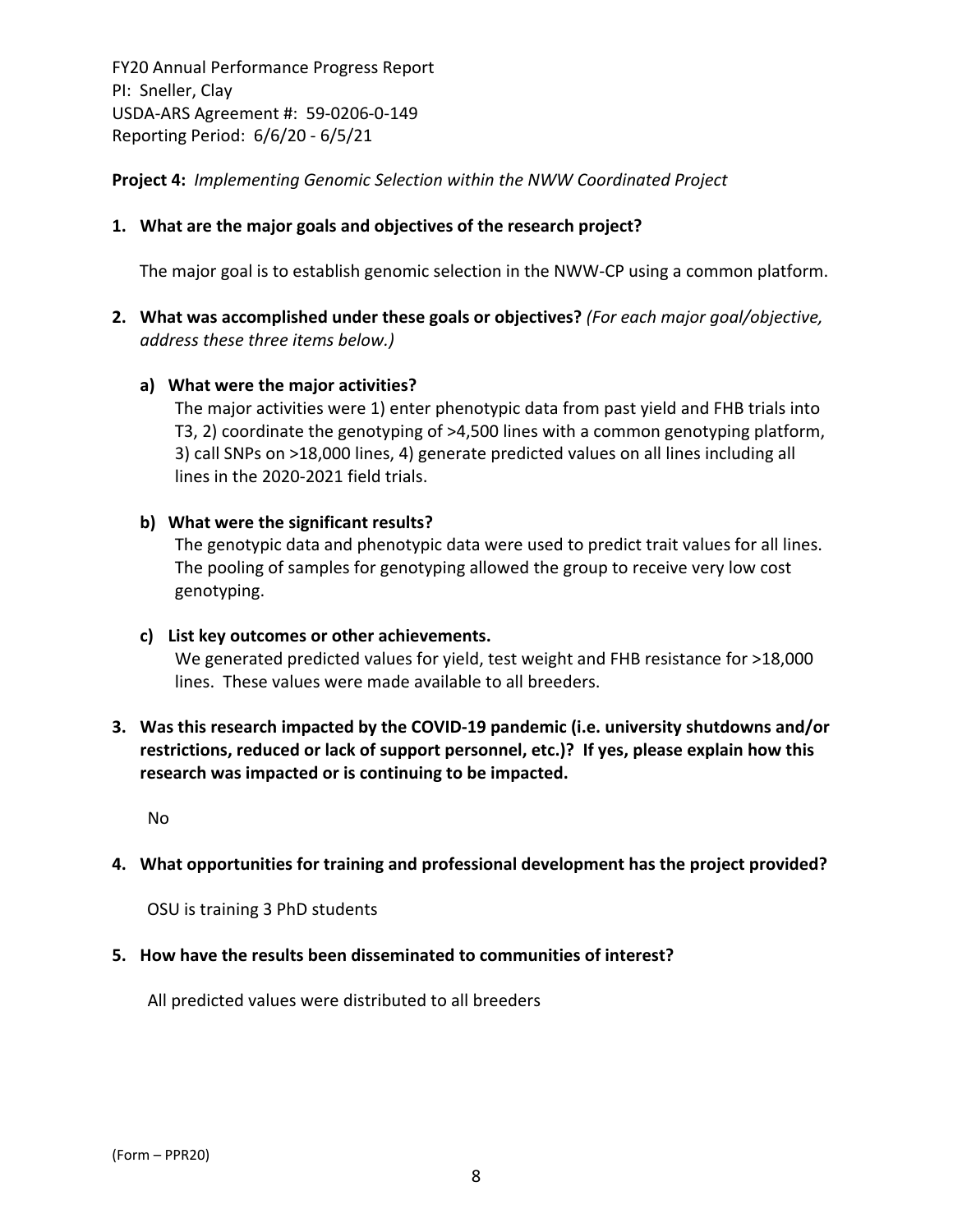**Project 5:** *Assessing FDK, DON, and Fusarium graminearum Biomass in Soft Winter Wheat Grain*

#### **1. What are the major goals and objectives of the research project?**

To assess the relationship between index, FDK, DON, and fungal biomass

**2. What was accomplished under these goals or objectives?** *(For each major goal/objective, address these three items below.)*

#### **a) What were the major activities?**

We collected grain samples from 4 locations of all entries in the 2019‐2020 P+NUWWSN. The samples were rated for FDK and we obtain DON values. Primers to estimate fungal biomass were ordered

#### **b) What were the significant results?**

We regressed DON onto index and DON onto FDK within each of the four location. We noted that some lines repeatedly had lower DON than predicted by their Index of FDK values, suggesting they were resistant to toxin accumulation.

#### **c) List key outcomes or other achievements.**

The results suggest that some lines have resistance to toxin accumulation, relative to their Index and FDK values. This could be due to low fungal biomass, and thus low DON production or by detoxifying the toxin.

## **3. Was this research impacted by the COVID‐19 pandemic (i.e. university shutdowns and/or restrictions, reduced or lack of support personnel, etc.)? If yes, please explain how this research was impacted or is continuing to be impacted.**

Yes as we were delayed in ordering the primers as we were not able to access the lab on time to assess the value of the primers

#### **4. What opportunities for training and professional development has the project provided?**

The project train 1 PhD student

#### **5. How have the results been disseminated to communities of interest?**

No results have been disseminated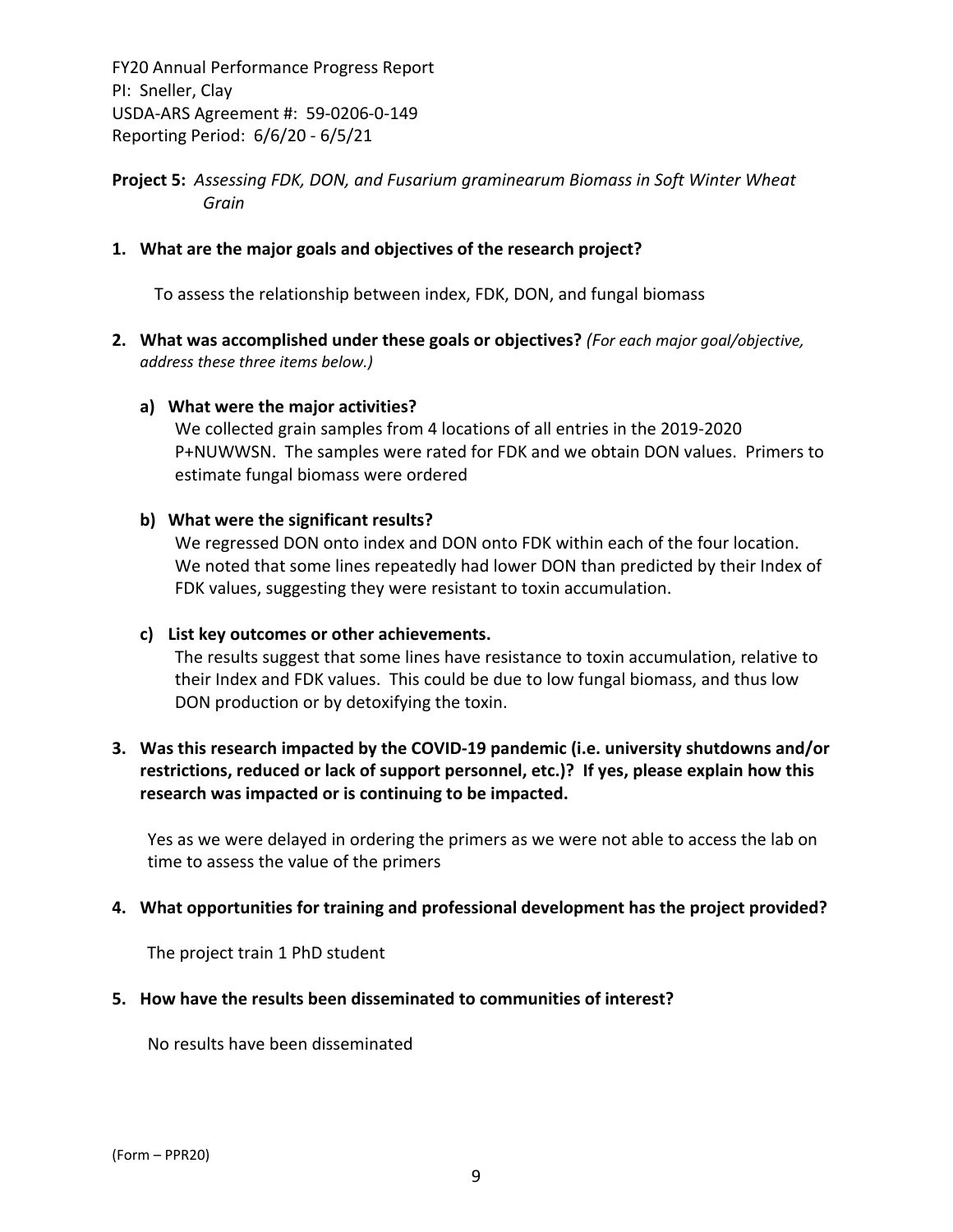## **Training of Next Generation Scientists**

**Instructions:** Please answer the following questions as it pertains to the FY20 award period (6/6/20 ‐ 6/5/21). The term "support" below includes any level of benefit to the student, ranging from full stipend plus tuition to the situation where the student's stipend was paid from other funds, but who learned how to rate scab in a misted nursery paid for by the USWBSI, and anything in between.

**1. Did any graduate students in your research program supported by funding from your USWBSI grant earn their MS degree during the FY19 award period?**  $\Box$ Yes  $\boxtimes$ No  $\Box$  Not Applicable

**If yes, how many?** Click to enter number here.

**2. Did any graduate students in your research program supported by funding from your USWBSI grant earn their Ph.D. degree during the FY19 award period?**

 $\Box$ Yes  $\boxtimes$ No  $\Box$  Not Applicable

**If yes, how many?** Click to enter number here.

**3. Have any post docs who worked for you during the FY19 award period and were supported by funding from your USWBSI grant taken faculty positions with universities?**  $\Box$ Yes  $\boxtimes$ No  $\Box$  Not Applicable

**If yes, how many?** Click to enter number here.

**4. Have any post docs who worked for you during the FY19 award period and were supported by funding from your USWBSI grant gone on to take positions with private ag‐ related companies or federal agencies?**

 $\square$ Yes  $\square$ No  $\square$  Not Applicable

**If yes, how many?** Click to enter number here.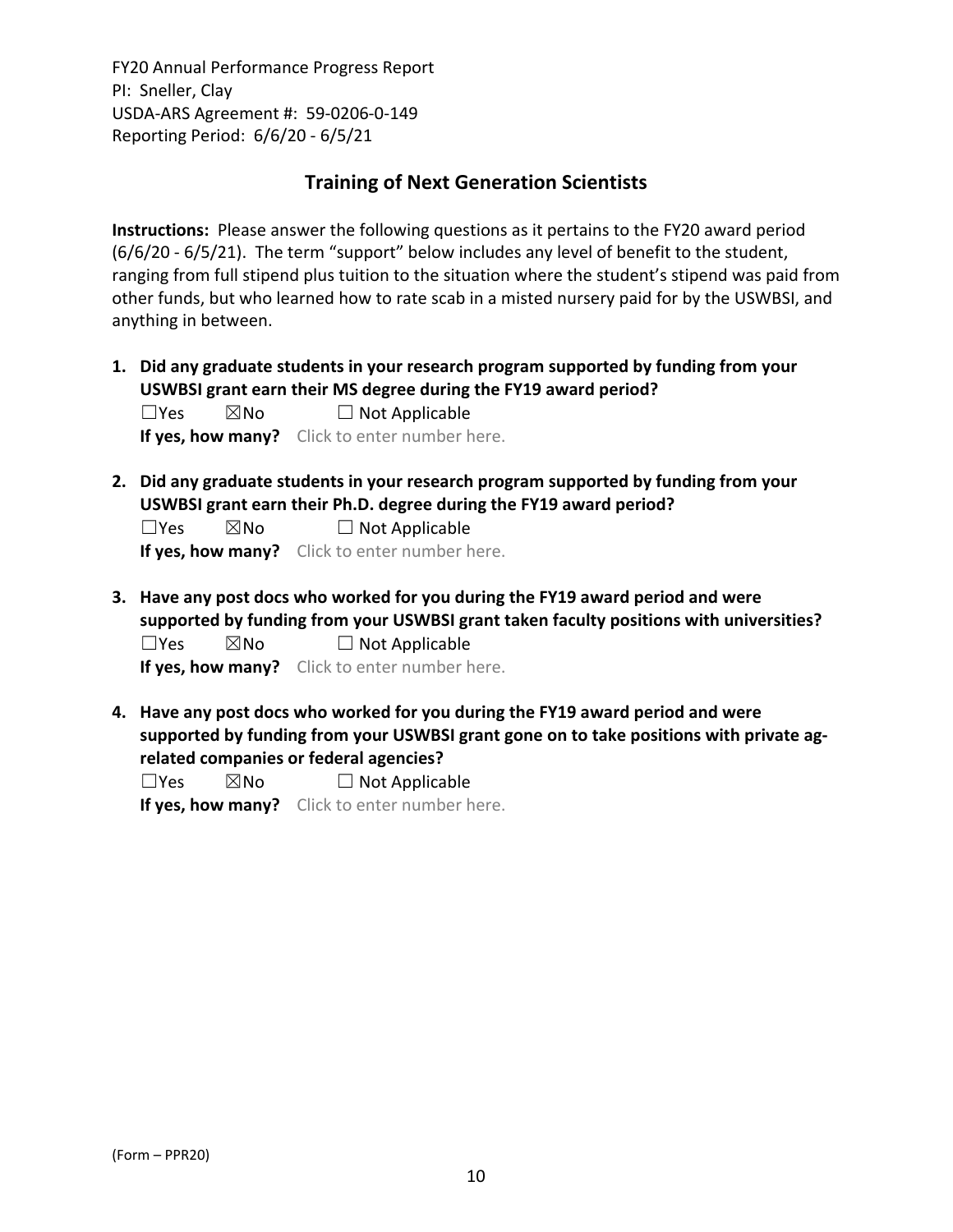# **Release of Germplasm/Cultivars**

**Instructions:** In the table below, list all germplasm and/or cultivars released with full or partial support through the USWBSI during the FY20 award period (6/6/20 - 6/5/21). All columns must be completed for each listed germplasm/cultivar. Use the key below the table for Grain Class abbreviations. 

| <b>Name of Germplasm/Cultivar</b> | <b>Grain Class</b>              | <b>FHB Resistance</b>                                  | <b>FHB</b><br>Rating<br>$(0-9)$ | Year<br><b>Released</b> |
|-----------------------------------|---------------------------------|--------------------------------------------------------|---------------------------------|-------------------------|
| OH15-191-52                       | SRW - Soft<br><b>Red Winter</b> | MR - Moderately<br>Resistant                           | 3                               | 2021                    |
| OH13-88-61                        | SRW - Soft<br><b>Red Winter</b> | MR - Moderately<br>Resistant                           | 4                               | 2021                    |
| OH14-222-49                       | SRW - Soft<br><b>Red Winter</b> | MR - Moderately<br>Resistant                           | 3                               | 2021                    |
| OH15-131-31                       | SRW - Soft<br><b>Red Winter</b> | MR - Moderately<br>Resistant                           | $\overline{2}$                  | 2021                    |
| Click here to enter text.         | Select Grain<br>Class           | Select what represents<br>your most resistant<br>check | Enter as<br>text 0-9<br>rating  | Select Year             |
| Click here to enter text.         | Select Grain<br>Class           | Select what represents<br>your most resistant<br>check | Enter as<br>text 0-9<br>rating  | Select Year             |
| Click here to enter text.         | Select Grain<br>Class           | Select what represents<br>your most resistant<br>check | Enter as<br>text 0-9<br>rating  | Select Year             |
| Click here to enter text.         | Select Grain<br>Class           | Select what represents<br>your most resistant<br>check | Enter as<br>text 0-9<br>rating  | Select Year             |
| Click here to enter text.         | Select Grain<br>Class           | Select what represents<br>your most resistant<br>check | Enter as<br>text 0-9<br>rating  | Select Year             |
| Click here to enter text.         | Select Grain<br>Class           | Select what represents<br>your most resistant<br>check | Enter as<br>text 0-9<br>rating  | Select Year             |
| Click here to enter text.         | Select Grain<br>Class           | Select what represents<br>your most resistant<br>check | Enter as<br>text 0-9<br>rating  | Select Year             |
| Click here to enter text.         | Select Grain<br>Class           | Select what represents<br>your most resistant<br>check | Enter as<br>text 0-9<br>rating  | Select Year             |
| Click here to enter text.         | Select Grain<br>Class           | Select what represents<br>your most resistant<br>check | Enter as<br>text 0-9<br>rating  | Select Year             |
| Click here to enter text.         | Select Grain<br>Class           | Select what represents<br>your most resistant<br>check | Enter as<br>text 0-9<br>rating  | Select Year             |

NOTE: Leave blank if you have nothing to report or if your grant did NOT include any VDHR-related projects.

**NOTE:** List the associated release notice or publication under the appropriate sub-section in the 'Publications' section of the FPR.